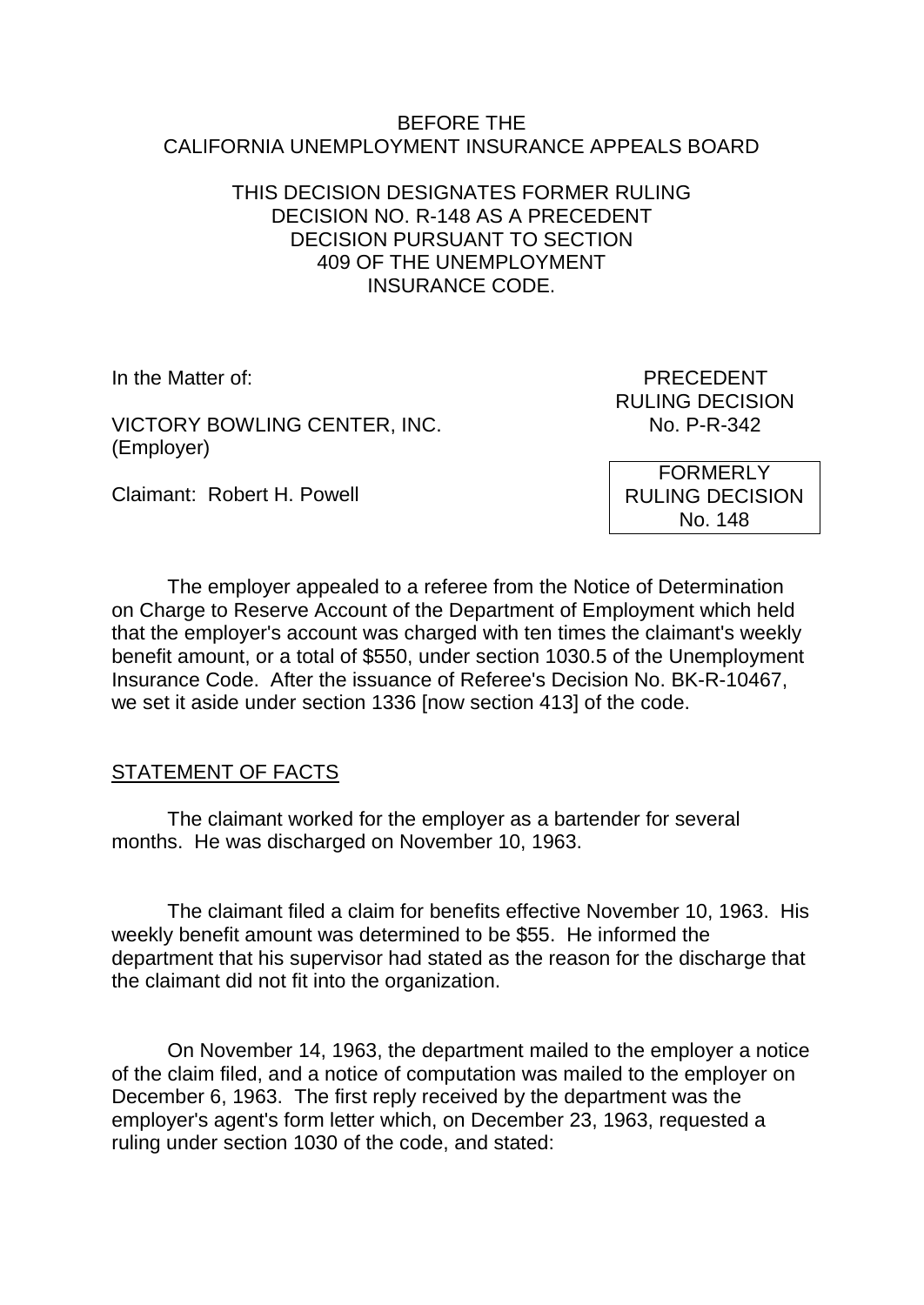" 'According to the employer, the claimant was discharged when he reported for work under the influence of intoxicating liquor. The claimant breached a material duty owed his employer, and his conduct constitutes misconduct.' "

The above-quoted statement was based upon the employer's communication of December 10, 1963 to the agent, which was as follows:

" 'Discharged--reason--not doing job in proper manner--drinking too much.' "

During the course of its investigation, the department telephoned the claimant's former supervisor, read to him the statement of the agent, and asked why the claimant had been discharged. The departmental representative made the following notation of the supervisor's reply:

" 'This interviewer phoned Mr. Klares this p.m. who stated 'Did the letter (of protest) say that? He wasn't drunk. I just felt that he wasn't capable of the job as bartender.' I asked if there was anything he'd consider misconduct and he said 'no'.' "

On January 8, 1964 the department mailed to the agent a Notice of Potential Charge to Reserve Account indicating the discrepancies between the initial statement of the agent and those of the claimant and his former supervisor, and requested an explanation within ten days. The agent responded on January 10, 1964 as follows:

" 'In reply to your DE 3802 we supply the following information:

" '1. Enclosed is the questionnaire which was completed by the employer and returned to our office. The information given in our protest came from this source.' "

" '2. Mr. Klares states that the department asked him if the claimant was drunk and he said no. No other question was asked about drinking. In other words he will testify that the claimant was under the influence of alcohol but he was not what he considered as drunk on the last day of work.' "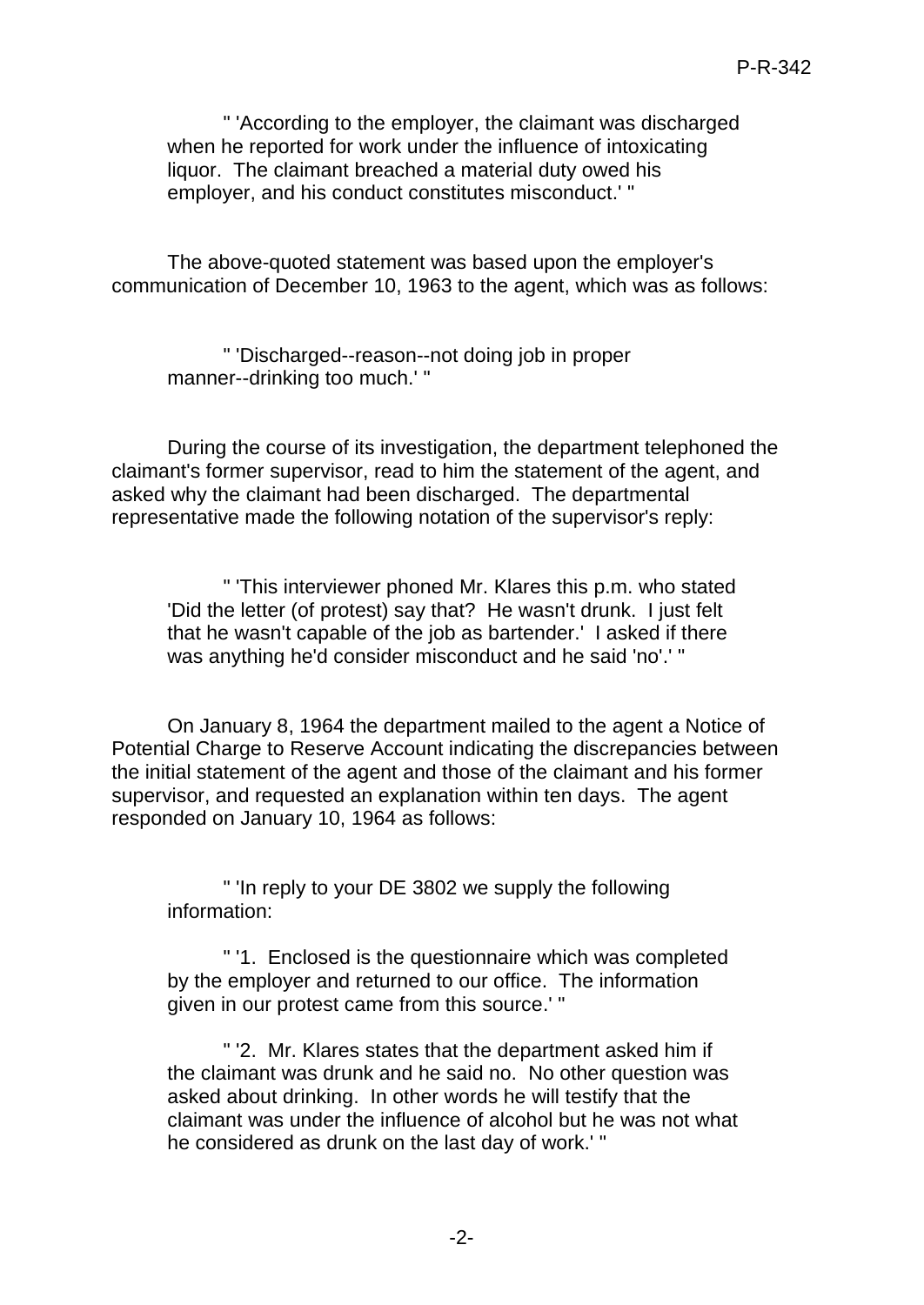" 'There has been no false statement made only a misinterpretation of terminology by the department.' "

" 'Further, the information was untimely and therefore immaterial information.' "

The questionnaire referred to is a photocopy of the employer's communication to the agent on December 10, 1963 as quoted above.

The department then issued the determination from which the employer has appealed.

The claimant 's former supervisor testified that the claimant had not reported to work in an intoxicated condition; that bartenders were permitted to take no more than two drinks while on duty; that, on his last day, the claimant had seemed bored and was drinking too much; and that the claimant was intoxicated. However, the supervisor could not estimate to what degree the claimant was intoxicated and refused to say he was "drunk." The supervisor explained his statement to the department by testifying:

" '. . . But I didn't want Bob (claimant) to suffer in any way on his unemployment, and this is what I didn't want as far as the word 'drunk' was concerned, because even a policeman arresting someone on the street in the car couldn't definitely say 'you're drunk' without giving him a test, you know. . . .' "

The supervisor further testified that the employee who sent the statement of December 10, 1963 to the agent had received her information from him (the supervisor).

# REASONS FOR DECISION

Section 1327 of the Unemployment Insurance Code provides:

" '1327. A notice of the filing of a new or additional claim shall be given to the employing unit by which the claimant was last employed immediately preceding the filing of such claim,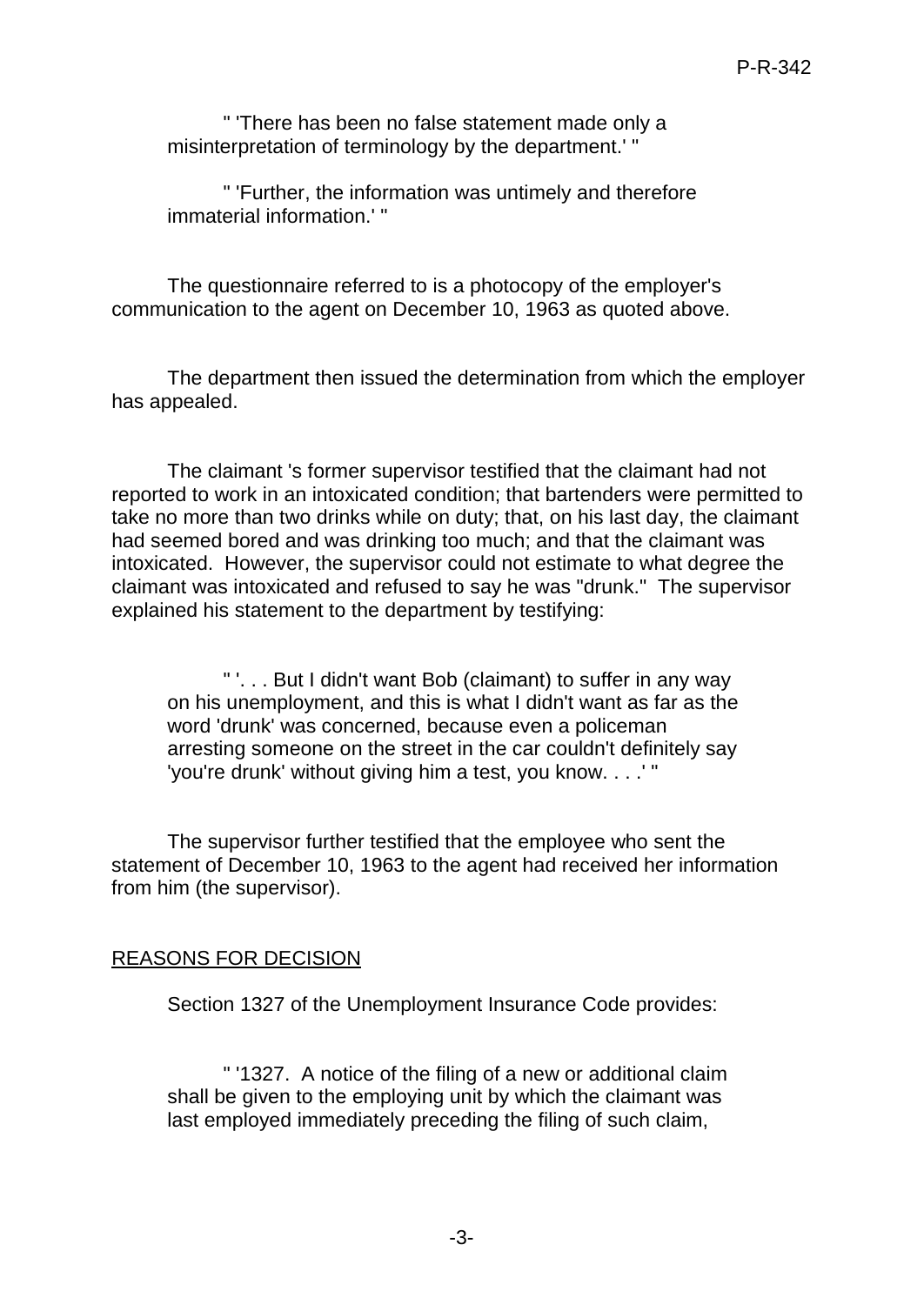and the employing unit so notified shall submit within 10 days after the mailing of such notice any facts then known which may affect the claimant's eligibility for benefits.' "

Section 1328 of the code provides:

" '1328. The facts submitted by an employer pursuant to Section 1327 shall be considered and a determination made as to the claimant's eligibility for benefits. The claimant and any employer who prior to the determination has submitted any facts or given any notice pursuant to Section 1327 and authorized regulations shall be promptly notified of the determination and the reasons therefor and may appeal therefrom to a referee within 10 days from mailing or personal service of notice of the determination. The 10-day period may be extended for good cause.' "

Section 1030 of the code provides in pertinent part:

" '1030. (a) Any employer who is entitled under Section 1327 to receive notice of the filing of a new or additional claim may, within 10 days after mailing of such notice, submit to the department any facts within its possession disclosing whether the claimant left such employer's employ voluntarily and without good cause or was discharged from such employment for misconduct connected with his work.' "

\* \* \*

" '(c) The department shall consider such facts together with any information in its possession and promptly issue to the employer its ruling as to the cause of the termination of the claimant's employment. . . .' "

Section 1030.5 of the code provides:

" '1030.5 If the director finds that any employer or any employee, officer, or agent of any employer, in submitting facts pursuant to Section 1030 or 3701, willfully makes a false statement or representation or willfully fails to report a material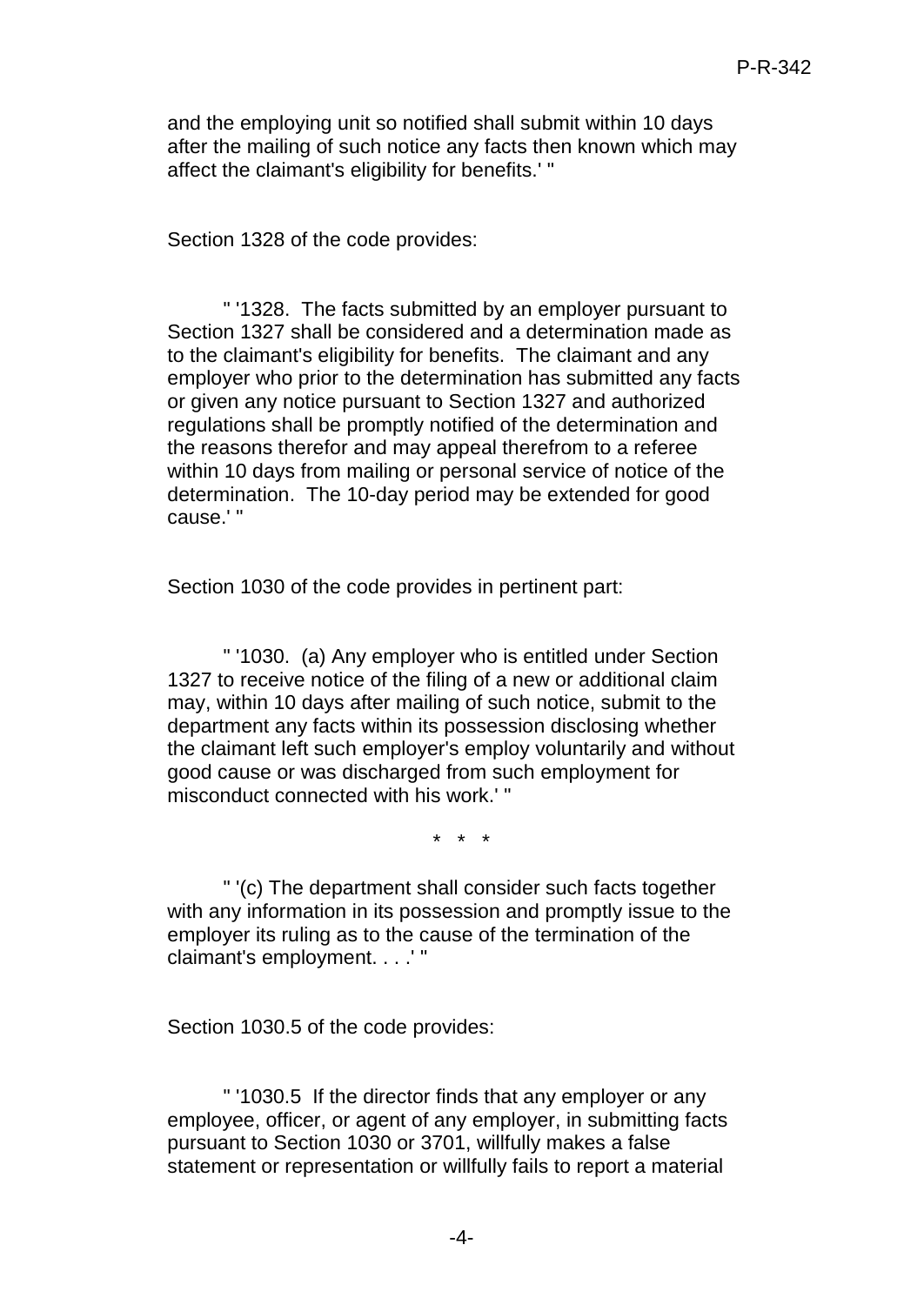fact concerning the termination of a claimant's employment, the director shall make a determination thereon charging the employer's reserve account not less than 2 nor more than 10 times the wekly benefit amount of such claimant. The director shall give notice to the employer of a determination under this section. Appeals may be taken from said determinations in the same manner as appeals from determinations on benefit claims.' "

Section 1031 of the code provides:

" '1031. No ruling made under Section 1030 may constitute a basis for the disqualification of any claimant but a determination by the department made under the provisions of Section 1328 may constitute a ruling under Section l030.' "

Section 1032 of the code provides:

" '1032. If it is ruled under Section 1030 or 1328 that the claimant left the employer's employ voluntarily and without good cause or was discharged by reason of misconduct connected with his work, benefits paid to the claimant subsequent to the termination of employment due to such voluntary leaving or discharge which are based upon wages earned from such employer prior to the date of such termination of employment, shall not be charged to the account of such employer unless he failed to furnish the information specified in section 1030 within the time limit prescribed in that section.' "

As the claimant's most recent employer, the appellant was entitled to a notice of claim filed under code section 1327; and such notice was mailed to it. Also, under code section 1327, the employer was required to submit within ten days after the mailing of the notice of claim filed any facts then known which might affect the claimant's eligibility for benefits. Under section 1030(a) of the code the employer was permitted, within ten days after the mailing of the claim filed, to submit to the department any facts within its possession disclosing whether the claimant left its employ voluntarily and without good cause or was discharged for misconduct connected with his work. For reasons which are not apparent, the employer failed within the time specified to submit the information required by section 1327 of the code and permitted under section 1030(a) of the code.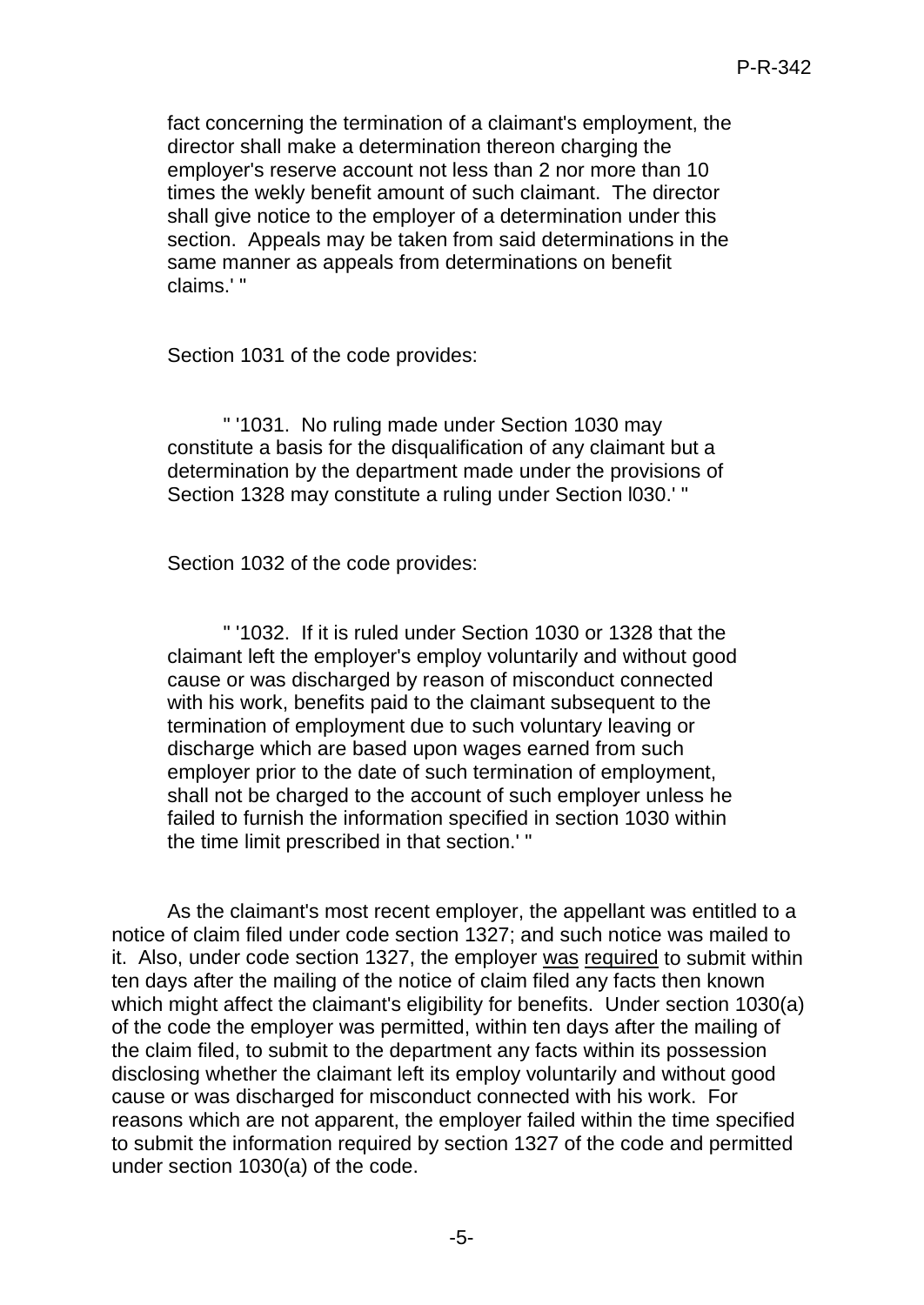In Benefit Decision No. 6622, we held that the employer was not entitled to a ruling and that its account was not relieved of charges under section 1032 of the code. In so holding we stated:

" 'An employer who is the claimant's most recent employer must submit information concerning the claimant's most recent termination of employment . . . within ten days after the mailing of a notice of new claim in order to be entitled to a ruling . . . .' "

In the present case the employer, who was the claimant's most recent employer, did not submit information concerning the claimant's termination of employment within the time required and so was not entitled to a ruling. Its account was, therefore, not to be relieved of charges under section 1032 of the code.

In the agent's letter of January 10, 1964, he stated in part: "Further, the information was untimely and therefore immaterial information." We assume from this that the employer is contending that the information which it submitted was not submitted pursuant to section 1030 of the code, and that section 1030.5 is therefore not applicable.

In Ruling Decision No. 145 [now Appeals Board Decision No. P-R-340], we considered the situation in which an employer submitted information concerning a claimant's separation from its employ in accordance with section 1327 of the code; and requested a determination of eligibility but did not request a ruling. The employer contended that the information was not submitted pursuant to code section 1030 and that, therefore, section 1030.5 was not applicable. In holding that the penalty in section 1030.5 was applicable, we stated:

" '. . . when an employer submits information relating to a voluntary quit or discharge in response to a notice received under section 1327 of the code, such information is submitted pursuant to section 1030(a) as well as section 1327 of the code, and any determination issued by the department under section 1328 of the code responsive to such issue does constitute a ruling under section 1030 and section 1328 of the code . . . .' "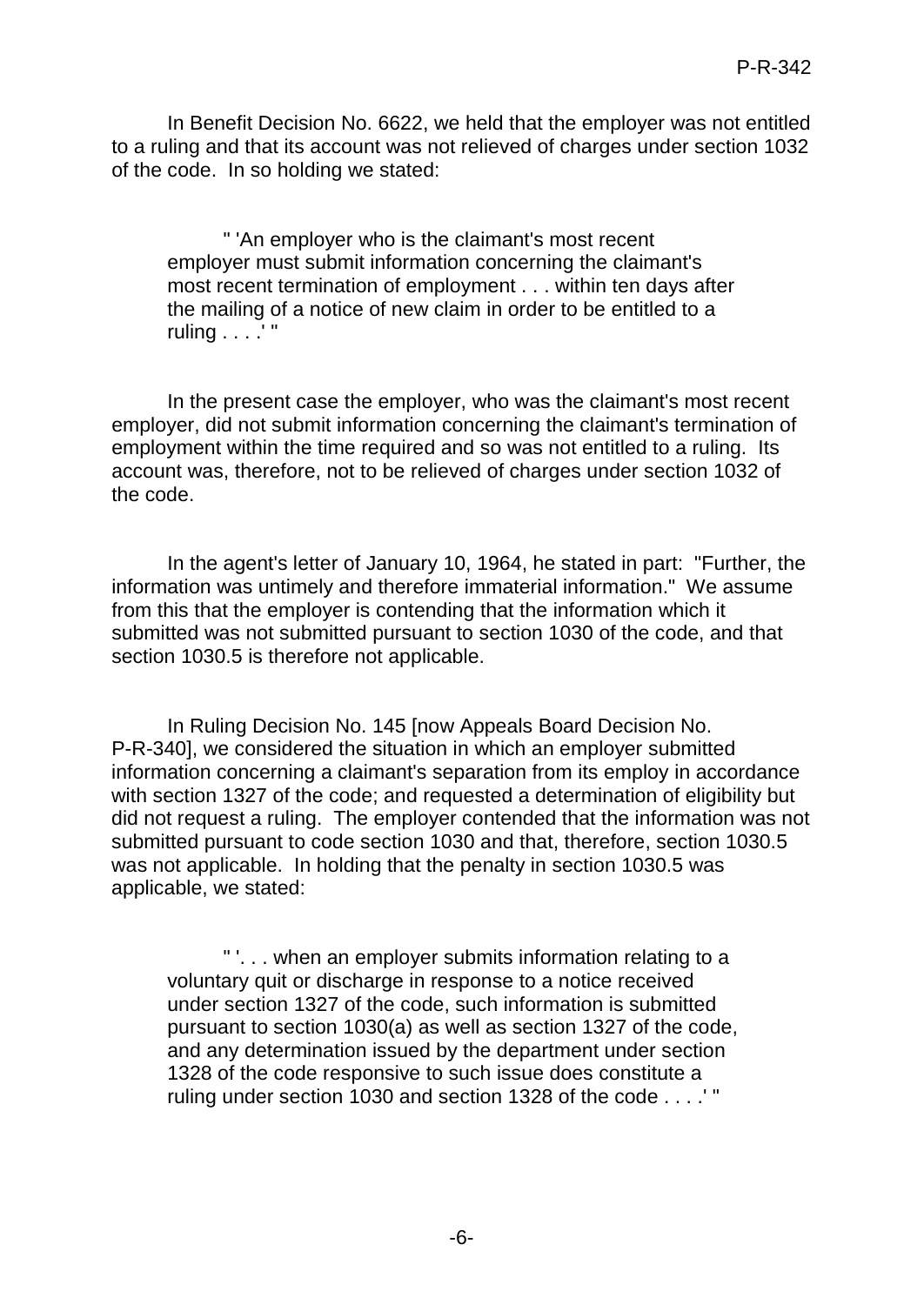However, the situation in this case is distinguished from that in Ruling Decision No. 145 [now Appeals Board Decision No. P-R-340] in that the employer herein did not submit any facts within the time specified in sections 1327 and 1030(a) of the code. The statements which were later submitted were, therefore, not submitted "pursuant to Section 1030" of the code. Accordingly, even though the statements which were submitted were patently false and willfully made, the charges provided for in section 1030.5 of the code may not be imposed.

Our position is supported by the following rule of statutory construction which we quoted in Ruling Decision No. 123 and in Benefit Decision No. 6601:

" 'The general rule of statutory construction is that if the language is unambiguous and the statute's meaning is clear, the statute must be accorded the expressed meaning without deviation since any departure would constitute an invasion of the province of the legislature (Crawford, Statutory Construction, 249). A clear and unambiguous statute must be literally construed (Miller v. Bank of America, 166 F. 2d 415). Mere inconvenience resulting from a construction according to the clear meaning of a statute will not justify the courts in ignoring its terms. Where the meaning is clear, the courts must take a statute as they find it. If its operation will result in inequality or hardship in some cases, the remedy lies with the legislature (45 Cal. Jur. 2d, Statutes § 122).' "

The term "pursuant to" is defined in Webster's Third New International Dictionary, Unabridged, as "in conformance with or agreement with." The language of code section 1030.5 is clear insofar as the issue before us is concerned. The phrase "in submitting facts pursuant to Section 1030 or 3701," punctuated as it is, is restrictive in that it limits the assessment of charges under section 1030.5 to situations wherein the employer has performed the acts which cause it to become entitled to a ruling under sections 1030 or 3701 of the code.

It appears anomalous that an employer, who has made a willful false statement, may avoid charges to its account under section 1030.5 of the code simply by failing to comply with section 1327 of the code. However, employers may be deterred from taking advantage of this deficiency in the legislation by the provisions of Chapter 10, Part I, of the Unemployment Insurance Code, which make certain violations of the code misdemeanors